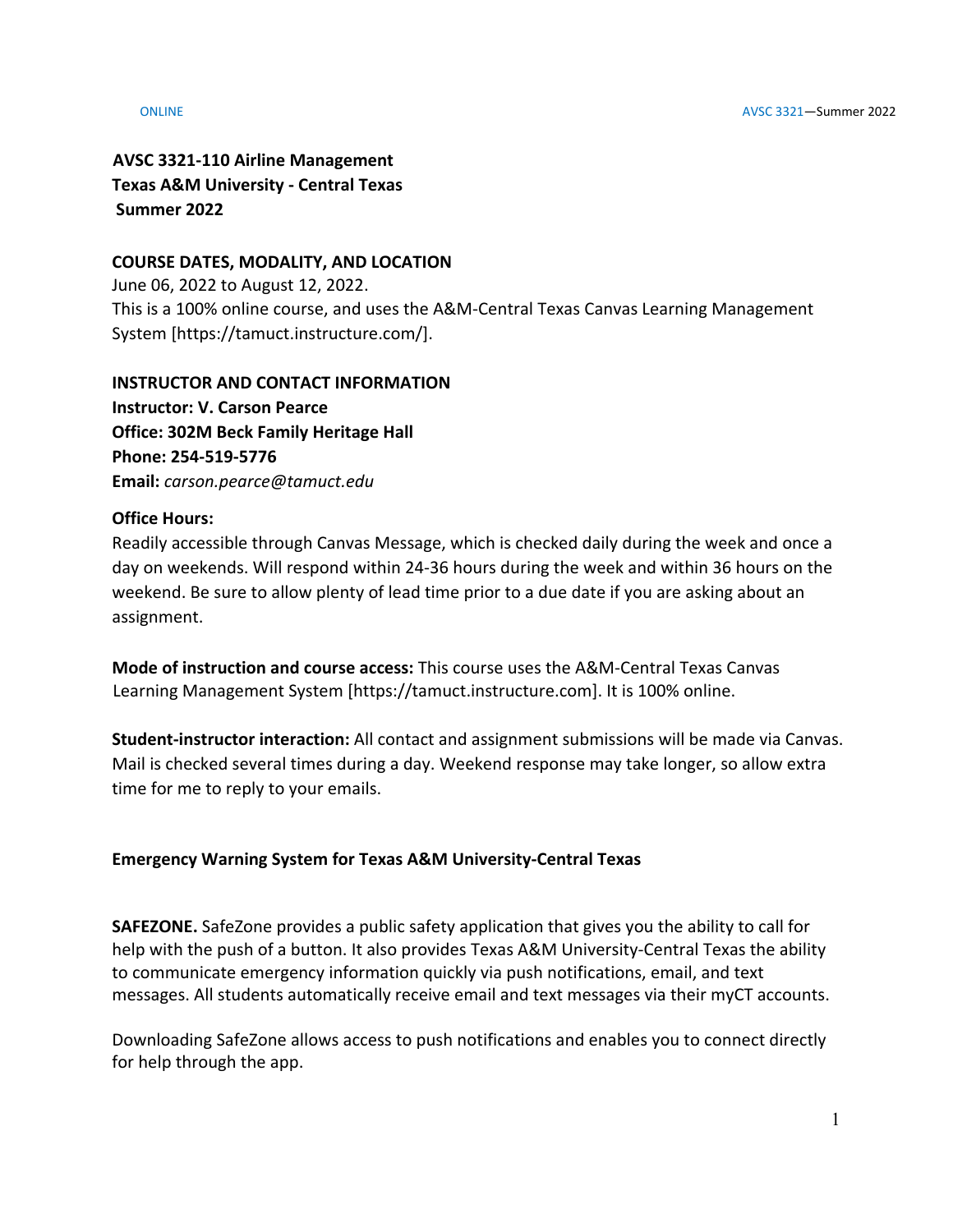You can download SafeZone from the app store and use your myCT credentials to log in. If you would like more information, you can visit the [SafeZone](https://nam04.safelinks.protection.outlook.com/?url=http%3A%2F%2Fwww.safezoneapp.com%2F&data=04%7C01%7Ccarson.pearce%40tamuct.edu%7C36042fab4fc7434c090008d9c3cb353b%7C9eed4e3000f744849ff193ad8005acec%7C0%7C0%7C637756100428183868%7CUnknown%7CTWFpbGZsb3d8eyJWIjoiMC4wLjAwMDAiLCJQIjoiV2luMzIiLCJBTiI6Ik1haWwiLCJXVCI6Mn0%3D%7C3000&sdata=M9GtdIRPIWaqAL85MChHRNMQgb%2FnvmJdfyjR%2BUN19pk%3D&reserved=0) website [www.safezoneapp.com].

To register SafeZone on your phone, please follow these 3 easy steps*:*

- Download the SafeZone App from your phone store using the link below:
	- [iPhone/iPad:](https://nam04.safelinks.protection.outlook.com/?url=https%3A%2F%2Fapps.apple.com%2Fapp%2Fsafezone%2Fid533054756&data=04%7C01%7Ccarson.pearce%40tamuct.edu%7C36042fab4fc7434c090008d9c3cb353b%7C9eed4e3000f744849ff193ad8005acec%7C0%7C0%7C637756100428183868%7CUnknown%7CTWFpbGZsb3d8eyJWIjoiMC4wLjAwMDAiLCJQIjoiV2luMzIiLCJBTiI6Ik1haWwiLCJXVCI6Mn0%3D%7C3000&sdata=vPQVTvekmuTQkNF6pF73JFVExrbMKfheHZ%2BjyIbHOvY%3D&reserved=0) [https://apps.apple.com/app/safezone/id533054756]
	- **[Android Phone / Tablet](https://nam04.safelinks.protection.outlook.com/?url=https%3A%2F%2Fplay.google.com%2Fstore%2Fapps%2Fdetails%3Fid%3Dcom.criticalarc.safezoneapp&data=04%7C01%7Ccarson.pearce%40tamuct.edu%7C36042fab4fc7434c090008d9c3cb353b%7C9eed4e3000f744849ff193ad8005acec%7C0%7C0%7C637756100428183868%7CUnknown%7CTWFpbGZsb3d8eyJWIjoiMC4wLjAwMDAiLCJQIjoiV2luMzIiLCJBTiI6Ik1haWwiLCJXVCI6Mn0%3D%7C3000&sdata=HL5WG7P5ZCWthKyES6ag8naBQllFHtelfPV4m6jfPYg%3D&reserved=0)** [https://play.google.com/store/apps/details?id=com.criticalarc.safezone app]
- **Example 1** Launch the app and enter your myCT email address (e.g.  ${name}$ )  ${theta}$
- Complete your profile and accept the terms of service.

# **COURSE INFORMATION**

# **Course Overview and description:**

A detailed study and inside look at how airlines operate in today's highly competitive marketplace. From the days of United States government regulation by the Civil Aeronautical Board to today's unregulated mega merger airlines, this course provides a closer look at the many challenges airlines face economically and how quickly profits can turn into losses. This comprehensive study allows for greater understanding of the methodologies and considerations airlines take to improve service and profitability.

# **Course Objective:**

# **Student Learning Outcomes (SLOs)**

Upon completion of this course, the student will be able to:

- 1. Integrate and apply the fundamentals of several management disciplines.
- 2. Describe how airlines determine the profitability of routes (load factors, cost per seat, yields per seat, etc.) and discuss what that has to do with attracting an airline to an airport.
- 3. Discuss the role of deregulation of airlines and how it continues to impact airline business in today's market.

# **Competency Goals Statement (Certifications and Standards):**

The course will be considered successfully completed when the student has demonstrated through posted written assignments and exams that they have developed an increased knowledge of the major operational background components of Airline Management and the history of its evolution in the marketplace.

# **Required Reading and Textbook(s):**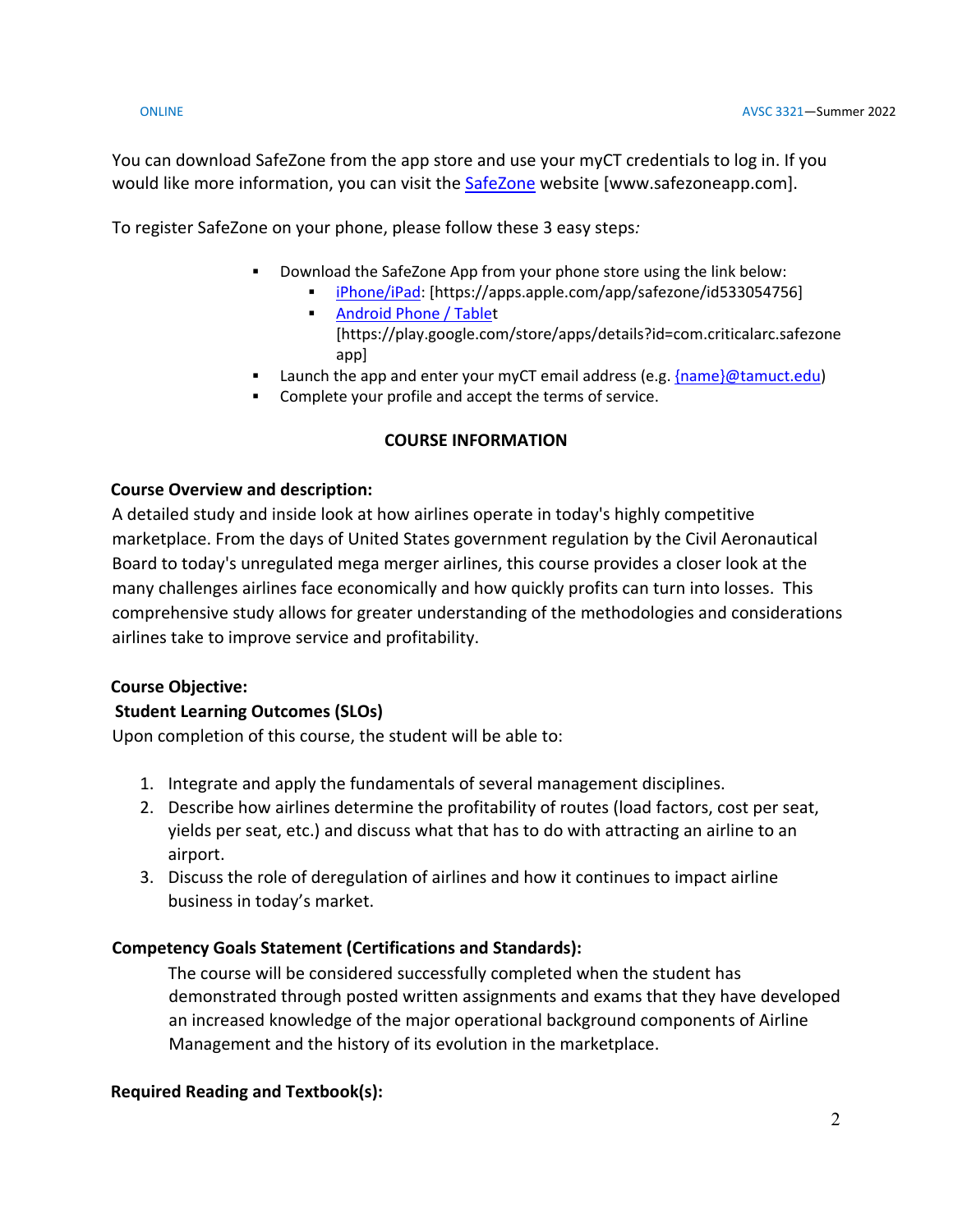Airline Operations and Management

ISBN 978-1-138-23753-7

**Suggested Course Materials:** Publication Manual of American Psychological Association (7th ed.). American Psychological Association. ISBN 1433805618. It is highly advisable that that you keep this text following the course, as APA citations are the required citation method.

### **COURSE REQUIREMENTS/SPECIFICATIONS**

**Weekly Discussion Post:** There will be one weekly discussion post to be submitted over topics presented by instructor. **Check in daily for instructor notes, updates and the posting of audio/video topics**. Posts will be graded for writing ability, original content and APA formatting. Required responses will use a minimum of two hundred words in your well composed paragraph response.

### **AVSC 3321 Discussion Post Rubric**

| <b>Points</b>          | 10                | 7                    | 3                 | $\mathbf 0$ |
|------------------------|-------------------|----------------------|-------------------|-------------|
| <b>Quality of Post</b> | Appropriate       | Appropriate          | Responds, with    | No posting. |
|                        | comments; is      | comments and         | minimum effort.   |             |
|                        | thoughtful,       | responds             | Does not follow   |             |
|                        | reflective, and   | respectfully to      | APA format.       |             |
|                        | respectful of     | other's postings.    | Many errors in    |             |
|                        | other's postings. | <b>Follows APA</b>   | both mechanics    |             |
|                        | Proper citing of  | format with few      | and sentence      |             |
|                        | references and    | errors but           | structure. Very   |             |
|                        | APA style;        | sentence             | poorly written.   |             |
|                        | proper            | structure could      | Needs major       |             |
|                        | punctuation,      | be improved.         | overhaul. Posts   |             |
|                        | sentence          | <b>Editing would</b> | are less than 200 |             |
|                        | structure and     | improve the          | words and         |             |
|                        | spelling. No      | assignment.          | responses are     |             |
|                        | editing or        |                      | less than 100     |             |
|                        | revisions         |                      | words to          |             |
|                        | required.         |                      | classmates.       |             |
| <b>Relevance of</b>    | Posts positions   | Begins to            | Posts positions   | No posting. |
| <b>Post</b>            | related to        | address areas        | which do not      |             |
|                        | discussion topic; | that are             | relate to the     |             |
|                        | prompts further   | somewhat             | discussion        |             |
|                        | discussion of     | related to the       | content; makes    |             |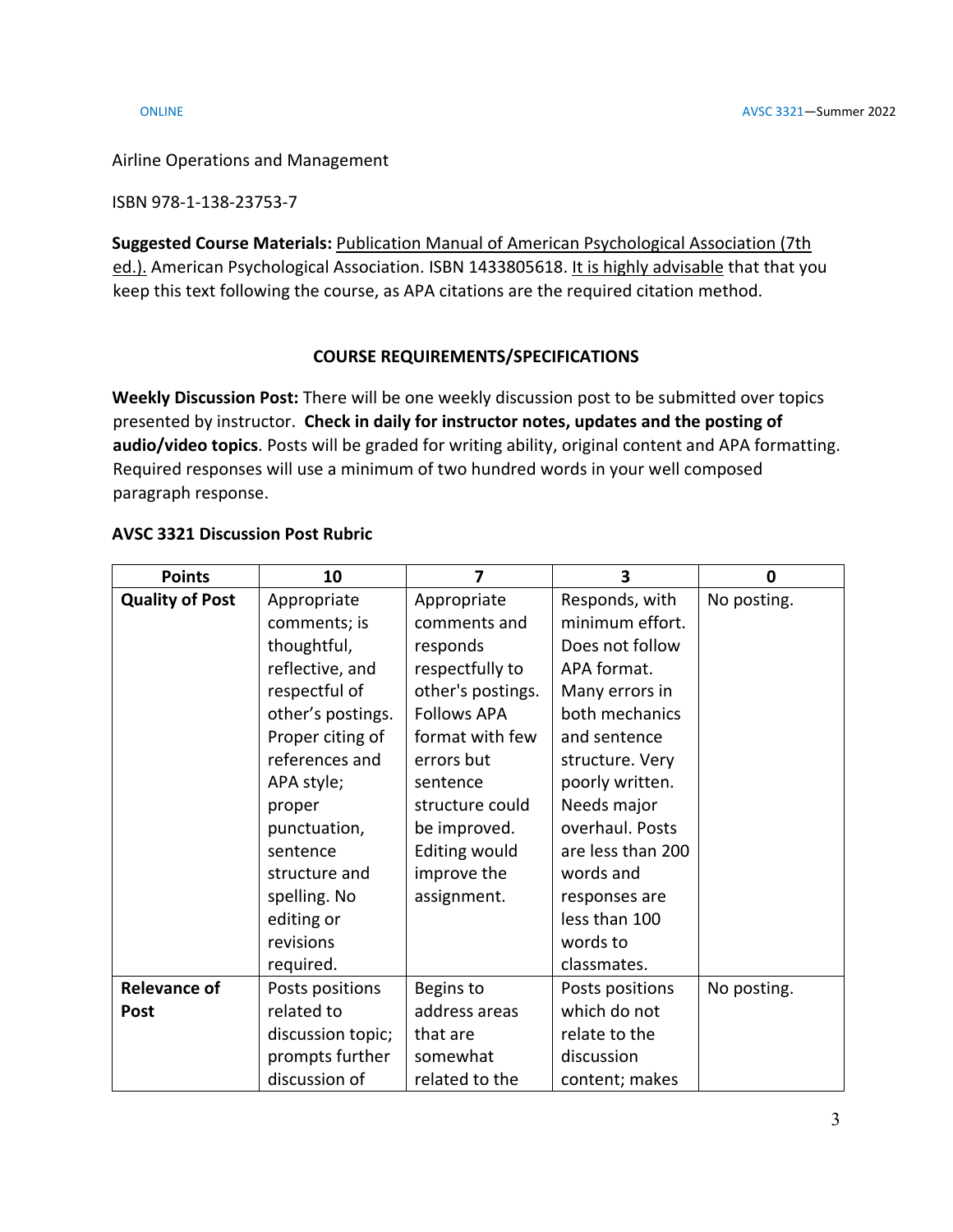|                        | topic. Takes     | discussion         | short or       |                 |
|------------------------|------------------|--------------------|----------------|-----------------|
|                        | clear position   | content.           | irrelevant     |                 |
|                        | that captures    | Position, and      | remarks. Off-  |                 |
|                        | the issue.       | argument for       | topic.         |                 |
|                        | Supports         | that position is   |                |                 |
|                        | position with    | plausible, but     |                |                 |
|                        | well-articulated | not totally clear. |                |                 |
|                        | arguments.       |                    |                |                 |
| <b>Contribution to</b> | Aware of needs   | Attempts to        | Does not make  | No feedback     |
| the Learning           | of community;    | direct the         | effort to      | provided to     |
| Community              | attempts to      | discussion and     | participate in | fellow student. |
|                        | motivate the     | to present         | the learning   |                 |
|                        | group            | relevant           | community with |                 |
|                        | discussion;      | viewpoints.        | relevancy;     |                 |
|                        | presents         | Concepts           | position,      |                 |
|                        | creative         | integrate          | concepts, and  |                 |
|                        | approaches to    | partially, but not | responses are  |                 |
|                        | topic.           | completely.        | vague.         |                 |

### **Research Paper:**

You will research a comparison of airline management styles between differing airlines. This APA formatted paper will focus on one of any of three key areas; personnel benefits, hiring practices, aircraft selection, route structure or regional airline partners.

### **Requirements:**

- 10 pages minimum (not including title page, abstract, references and appendices) Double-space. Full APA format (7<sup>th</sup> Edition) with page numbers and section headings.
- Well-developed topic, with introduction, literature review, findings, and conclusion.
- Must have at least three high-quality, scholarly references.

### **AVSC 3307 Research Rubric**

| <b>Points</b>          | 10                  |                    |                 |           |
|------------------------|---------------------|--------------------|-----------------|-----------|
| <b>Quality of Case</b> | Full use of APA     | Partial use of APA | Does not follow | No paper. |
| Research               | formatting, Clearly | formatting with    | APA formatting  |           |
|                        | communicated,       | some detail and    | criteria. Many  |           |
|                        | thoughtful detail   | some support       | errors in both  |           |
|                        | and points. Proper  | material.          | mechanics and   |           |
|                        | citation and        | Sentence           | sentence        |           |
|                        | attribution. Proper | structure could be | structure. Very |           |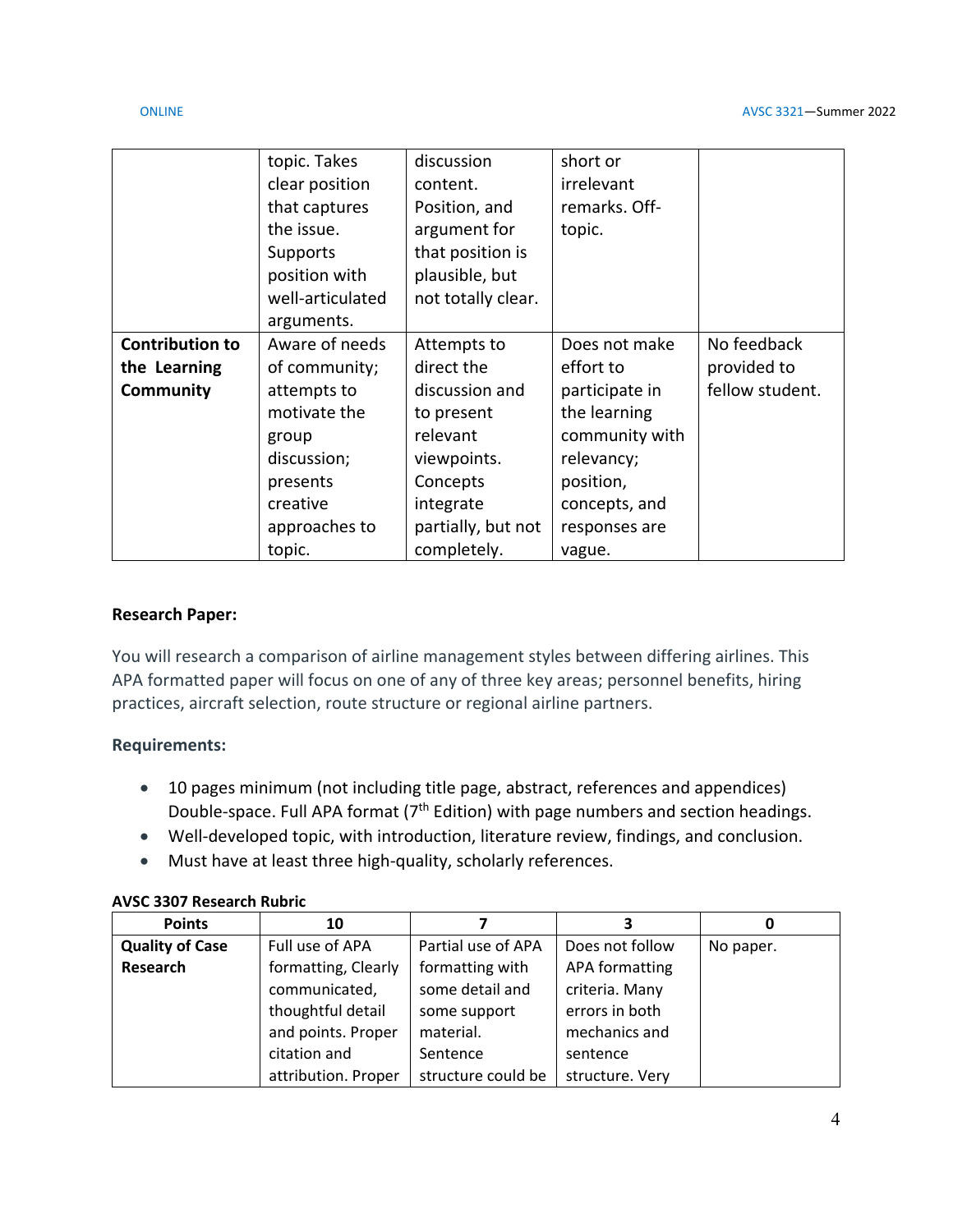|                          | punctuation,         | improved. Editing  | poorly written.      |                     |
|--------------------------|----------------------|--------------------|----------------------|---------------------|
|                          | sentence structure   | would improve      | Needs major          |                     |
|                          | and spelling. No     | the assignment.    | overhaul. Does       |                     |
|                          | editing or revisions |                    | not meet             |                     |
|                          | required.            |                    | required page        |                     |
|                          |                      |                    | count or format      |                     |
|                          |                      |                    | guidelines.          |                     |
| <b>Relevance of Case</b> | Submitted case       | Submitted case     | Submitted case       | No paper.           |
| <b>Research</b>          | materials and        | materials and      | materials and        | If a paper is late, |
| <b>Conclusions</b>       | narrative shows      | narrative are      | narrative shows      | the grade will be   |
|                          | logical linkage to   | somewhat linked    | little to no linkage | reduced per the     |
|                          | the topic.           | to the research    | to the research      | posted research     |
|                          | Captures the issue.  | paper topic.       | topic. Unclear       | paper guidelines    |
|                          | Supports positions   | Position, and      | direction and        | in the course.      |
|                          | with well-           | argument for that  | conclusion.          |                     |
|                          | articulated          | position is        |                      |                     |
|                          | insights.            | plausible, but not |                      |                     |
|                          |                      | totally clear.     |                      |                     |

• **NOTE: All students submitting research papers, must have at least one documented session with the University Writing Center before submission for grade. Check the course Module instructions for guidelines and information.** 

# **Required Reading and Textbooks:**

Airline Operations and Management ISBN 978-1-138-23753-7

**VIDEO LINKS:** There are many posted video links throughout your weekly course modules. They correspond directly with the readings in your textbook and will bring to life the many colorful aspects of aviation history. These are a small sample of documentaries and many other historical aviation movies that are available on You Tube. Others can be found for sale in DVD formats, Blu-ray and streaming video that are available commercially. I will be monitoring the number of times these are accessed, as they are an integral part of your course objectives on learning aviation history.

**Two Quizzes:** There will be two tests during the semester. Each test covers only the material presented during the previous weeks.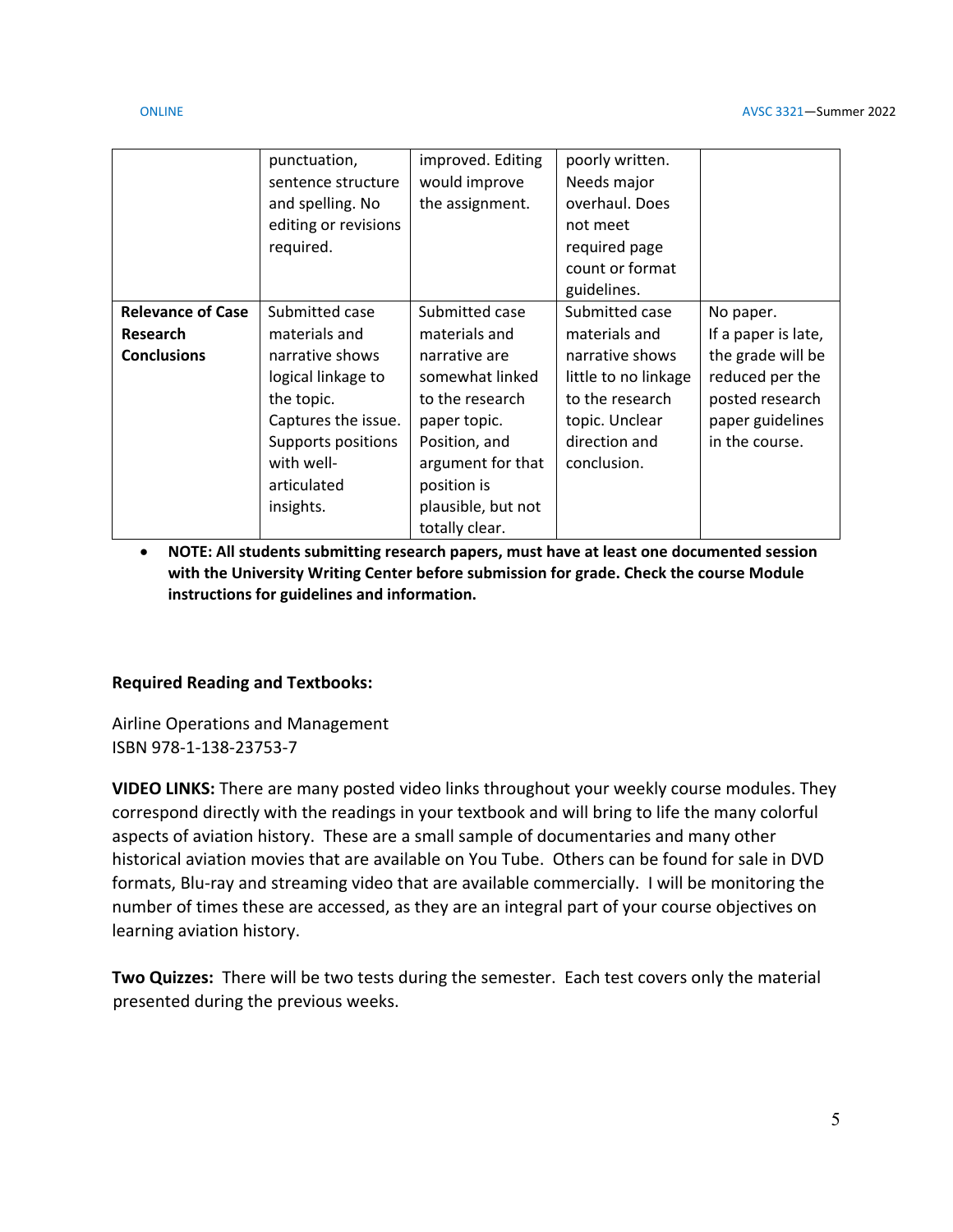### **Point based grade components:**

| Two Quizzes                    | 30% (SLOs 1-3) |
|--------------------------------|----------------|
| Research Paper                 | 30% (SLOs 1-3) |
| <b>Weekly Discussion Posts</b> | 40% (SLOs 1-3) |

### **Total 100%**

### **Grading scheme**

- A 4.00 (90 +) Achievement that is outstanding relative to the level necessary to meet course requirements.
- B 3.00 (80-89%) Achievement that is significantly above the level necessary to meet course requirements.
- C 2.00 (70–79%) Achievement that meets the course requirements in every respect.
- D 1.00 (60–69%) Achievement that is worthy of credit even though it fails to meet fully course requirements.
- F 0.00 (<60%) Represents failure and signifies that the work was either (1) completed but at a level of achievement that is not worthy of credit or (2) was not completed and there was no agreement between the instructor and the student that the student would be awarded an "I" (incomplete).
- "I" (Incomplete). The "I" shall be assigned at the discretion of the instructor when, due to extraordinary circumstances, the student was prevented from completing the work of the course on time. The assignment of an "I" requires a written agreement between the instructor and student specifying the time and manner in which the student will complete the course requirements. In no event may any such written agreement allow a period of longer than one year to complete the course requirements. For graduate and professional students, an "I" is to remain on the transcript until changed by the instructor or department. For all other students, work to make up an "I" must be submitted within one year of the last day of final examinations of the term in which the "I" was given; if not submitted by that time, then the "I" will automatically change to an F. To obtain an incomplete you must have been doing passing work in the course.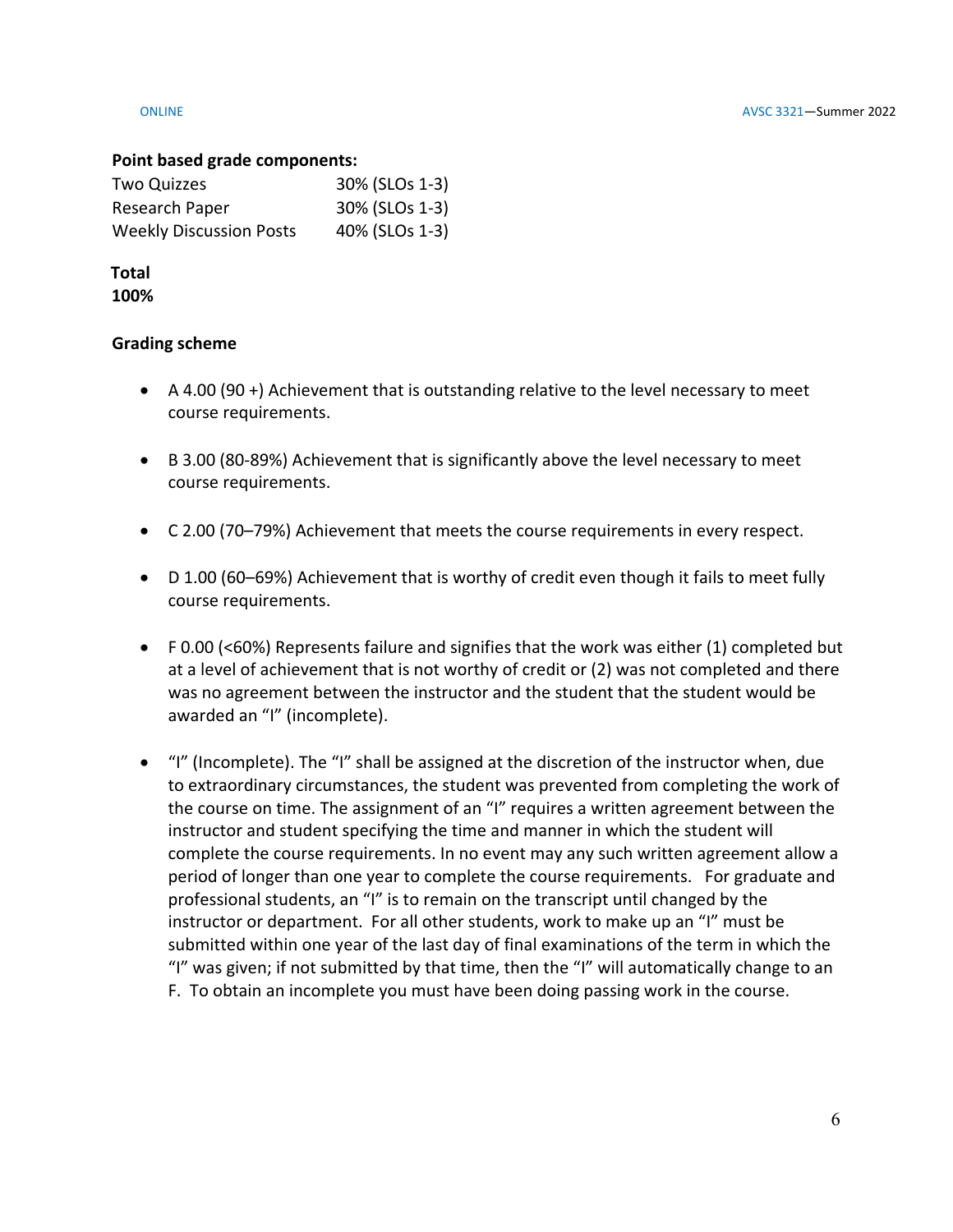# **Posting of Grades**

All student grades will be posted on the Canvas Grade book and students should monitor their grading status through this tool. I will attempt to post grades for all assignments and discussions within one week after the due date, unless I let you know otherwise. Grades on exams will be available immediately (unless essays must be graded as well).

# **Grading Policies**

**Individual Performance:** It is vital that you are active in the course and complete all work in a professional fashion. One of the biggest issues with student success in online courses is simply not submitting work on time. You are expected to read the chapters as assigned in the syllabus as well as read or view any supplemental resources that may be found in the Module content folders for that period.

**Quality Work:** All work submitted for grading shall be of upper level quality: Depth of analysis, grammatical structure, etc. **Your work will be checked for plagiarism using online plagiarism assessment programs. Plagiarism will not be tolerated and will result in significant point deductions**.

**Identifying Submissions:** Submissions must clearly identify the student, course, and the title of the assignment (Last Name, Course Name, and Assignment) or (Smith GBK301 Essay1).

**Written Assignment Requirements:** Submissions will be in accordance with The Publication Manual of the American Psychological Association, 6th Ed. All written work must be submitted utilizing Microsoft Word in either a .doc or .docx format. **Students whose assignment includes plagiarism will receive a 0 on the assignment and possible referral to Student Affairs**. However, I reserve the right to reduce the penalty if I believe plagiarism was unintentional or very minor in impact.

**Due Dates and Late Submissions:** The assignment instructions and deadlines are clearly laid out in the syllabus. Your assignments are fairly involved, so please stay ahead and stay engaged with the material. As such, it is expected that all work will be submitted on time, as timeliness is an important aspect of professional communications and behavior. If you encounter an issue, please let me know as soon as possible. *Ask for an extension as soon as you see you may need one prior to the due date***.** Late work is not accepted.

**Changes to Syllabus:** This syllabus serves as an instructional and study planning document. Although every effort will be made to maintain the schedule and activities presented herein, it may become necessary during the course of the semester to make changes to the syllabus. In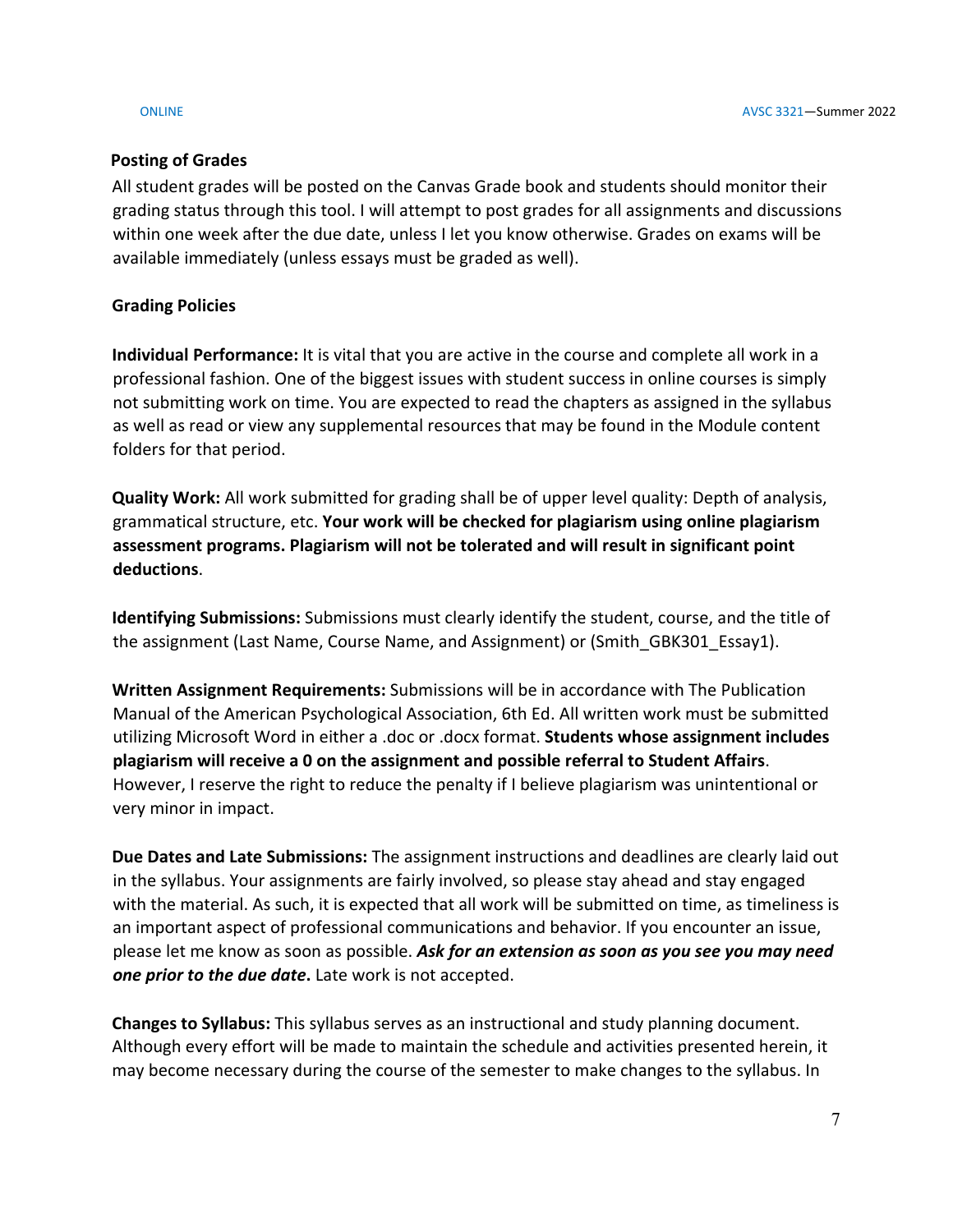such events, changes will be announced and students will receive written notice as soon as possible.

# **COURSE OUTLINE AND CALENDAR**

### **Complete 10 Week Summer Semester Course Calendar:**

### **Week 1: June 06 - 12**

- Assigned Text Book Reading Chapter 1; Introduction; Goal of Airline Management and Operations; Historical Perspective
- Read Lesson 1
- Research Paper Introduction
- Discussion Post (Introduction)

### **Week 2: June 13-19**

- Assigned Text Book Reading Chapter 2; Supply and Demand for Air Transportation
- Read Lesson 2
- Discussion Post
- Submit Research Paper **Topic** (Only the topic, for instructor approval)

# **Week 3: June 20 - 26**

- Assigned Text Book Reading Chapter 3; Route Structure
- Read Lesson 3
- Discussion Post
- Review for Test 1

### **Week 4: June 27 – July 03**

- Assigned Text Book Reading Chapter 4; Product Offering
- Read Lesson 4
- Discussion Post
- Test 1

### **Week 5: July 04 – July 10**

- Assigned Text Book Reading Chapter 5; Flight Schedule Development and Control
- Read Lesson 5
- Discussion Post

### **Week 6: July 11 - 17**

• Assigned Text Book Reading – Chapter 6; Economics and Finance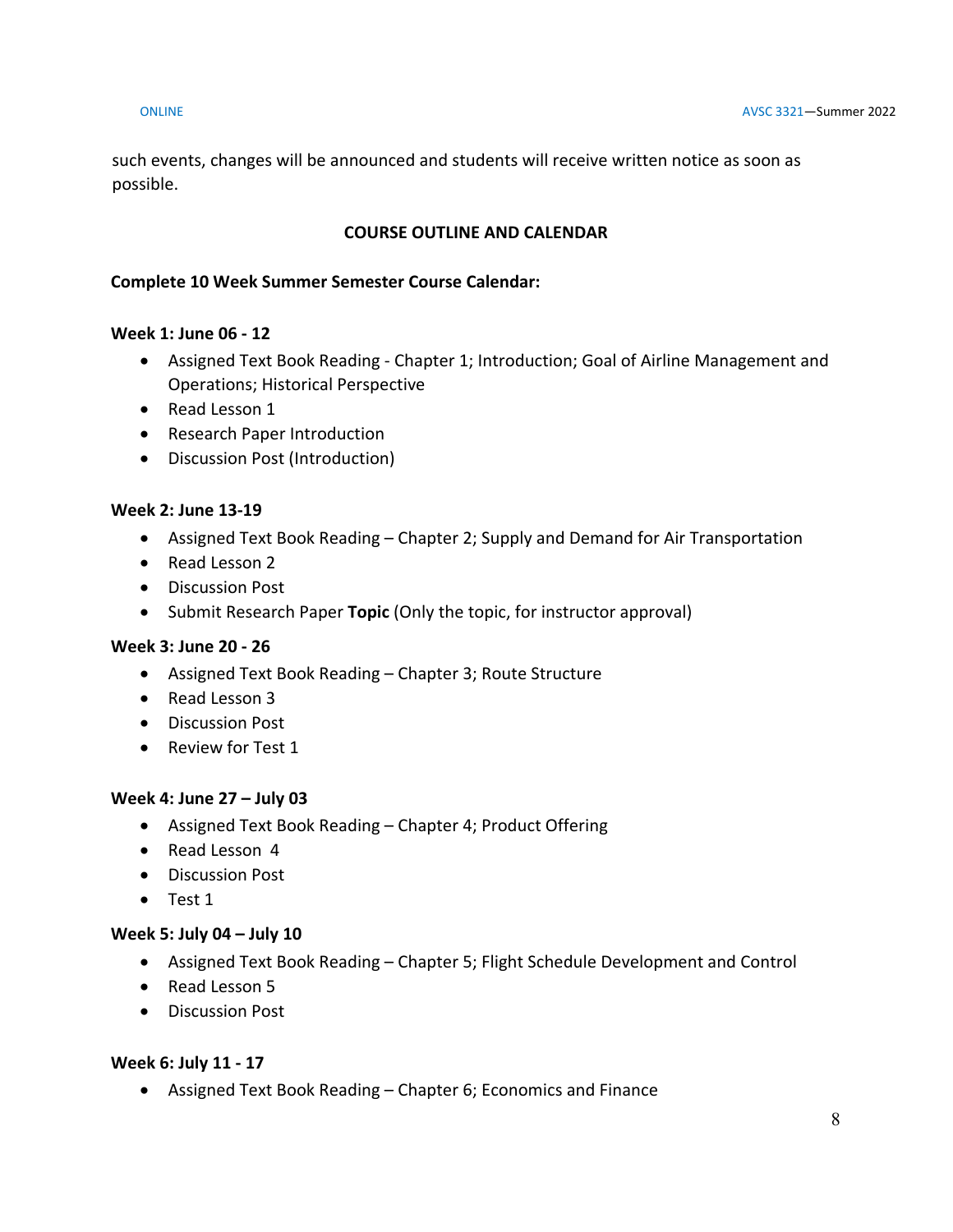- Read Lesson 6
- Discussion Post

### **Week 7: July 18 - 24**

- Assigned Text Book Reading Chapter 7; Pricing and Revenue Management
- Read Lesson 7
- Discussion Post

# **Week 8: July 25 – July 31**

- Assigned Text Book Reading Chapter 8; Distribution
- Read Lesson 8
- Discussion Post

# **Week 9: August 01 – August 07**

- Assigned Text Book Reading Chapter 9; International Air Transportation and Public Policy / Looking Ahead – Chapter 10
- Read Lesson 9
- Discussion Post
- Test 2 Review

# **Week 10: August 08 - 12**

- Test 2
- Research paper submittal

# **Important Dates:**

| June 6, 2022    | Classes Begin for First 5-, 10-, and 8-Week Summer Session       |
|-----------------|------------------------------------------------------------------|
| June 21, 2022   | Deadline to Drop 10-Week Classes with No Record                  |
| July 1, 2022    | Deadline for Summer Graduation Application                       |
| July 4, 2022    | <b>Independence Day (University Closed)</b>                      |
| July 2, 2022    | Deadline to Drop 10-Week Classes with a Quit (Q) or Withdraw (W) |
| August 12, 2022 | Classes End for 10- and Second 5-Week Sessions                   |
| August 12, 2022 | Summer Commencement Ceremony Bell County Expo 7 pm               |

# **Technology Requirements**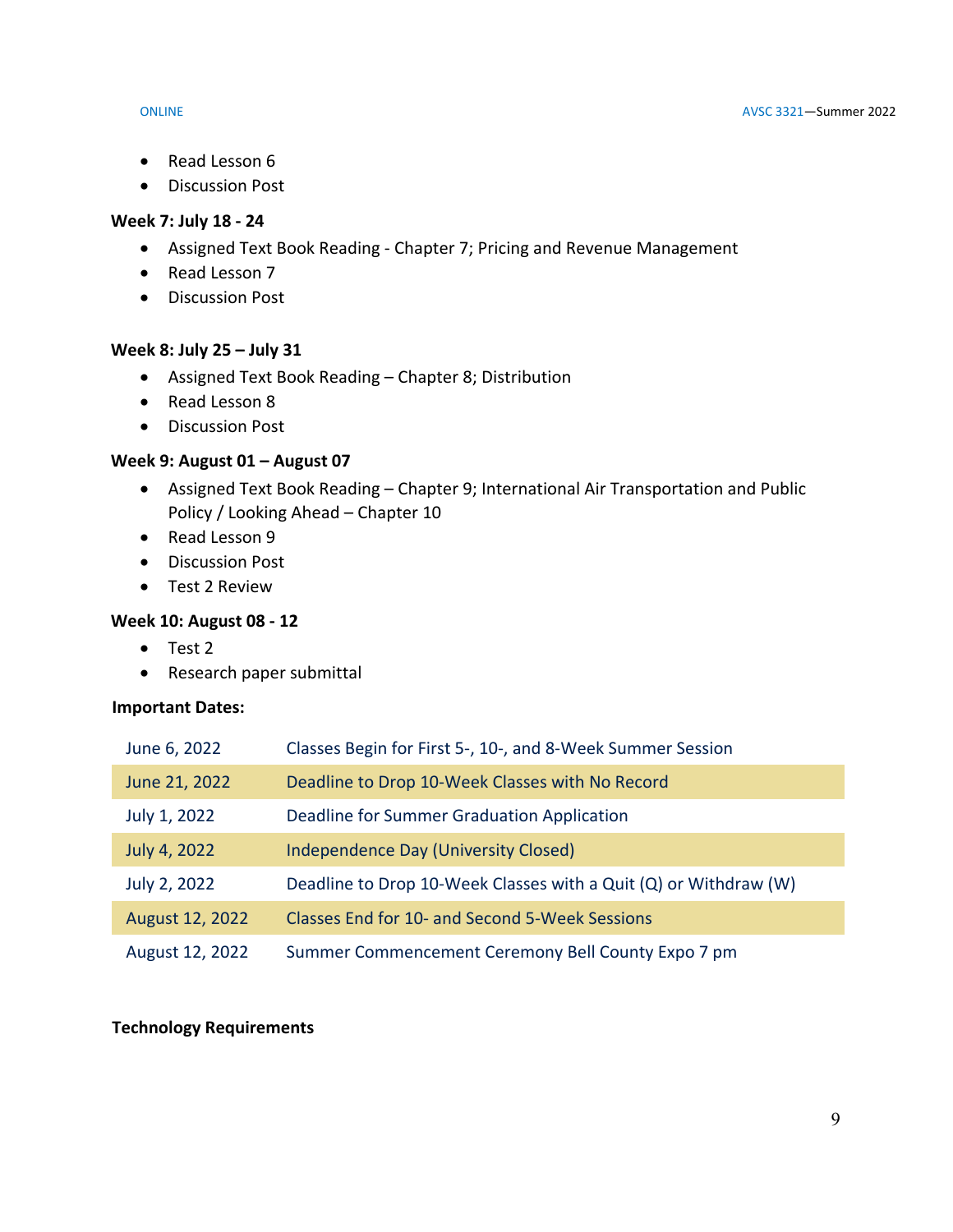### ONLINE AVSC 3321—Summer 2022

This course will use the A&M-Central Texas Instructure Canvas learning management system. We strongly recommend the latest versions of Chrome or Firefox browsers. Canvas no longer supports any version of Internet Explorer.

Logon to A&M-Central Texas Canvas [https://tamuct.instructure.com/] or access Canvas through the TAMUCT Online link in myCT [https://tamuct.onecampus.com/]. You will log in through our Microsoft portal.

Username: Your MyCT email address. Password: Your MyCT password

# **Canvas Support**

Use the Canvas Help link, located at the bottom of the left-hand menu, for issues with Canvas. You can select "Chat with Canvas Support," submit a support request through "Report a Problem," or call the Canvas support line: 1-844-757-0953.

For issues related to course content and requirements, contact your instructor.

# **Online Proctored Testing**

A&M-Central Texas uses Proctorio for online identity verification and proctored testing. This service is provided at no direct cost to students. If the course requires identity verification or proctored testing, the technology requirements are: Any computer meeting the minimum computing requirements, plus web camera, speaker, and microphone (or headset). Proctorio also requires the Chrome web browser with their custom plug in.

# **Other Technology Support**

For log-in problems, students should contact Help Desk Central

24 hours a day, 7 days a week

Email: [helpdesk@tamu.edu](mailto:helpdesk@tamu.edu) Phone: (254) 519-5466 [Web Chat:](http://hdc.tamu.edu/) [http://hdc.tamu.edu] *Please let the support technician know you are an A&M-Central Texas student.*

# **UNIVERSITY RESOURCES, PROCEDURES, AND GUIDELINES**

# **Drop Policy**

If you discover that you need to drop this class, you must complete the [Drop Request](https://dynamicforms.ngwebsolutions.com/casAuthentication.ashx?InstID=eaed95b9-f2be-45f3-a37d-46928168bc10&targetUrl=https%3A%2F%2Fdynamicforms.ngwebsolutions.com%2FSubmit%2FForm%2FStart%2F53b8369e-0502-4f36-be43-f02a4202f612) Dynamic Form through Warrior Web.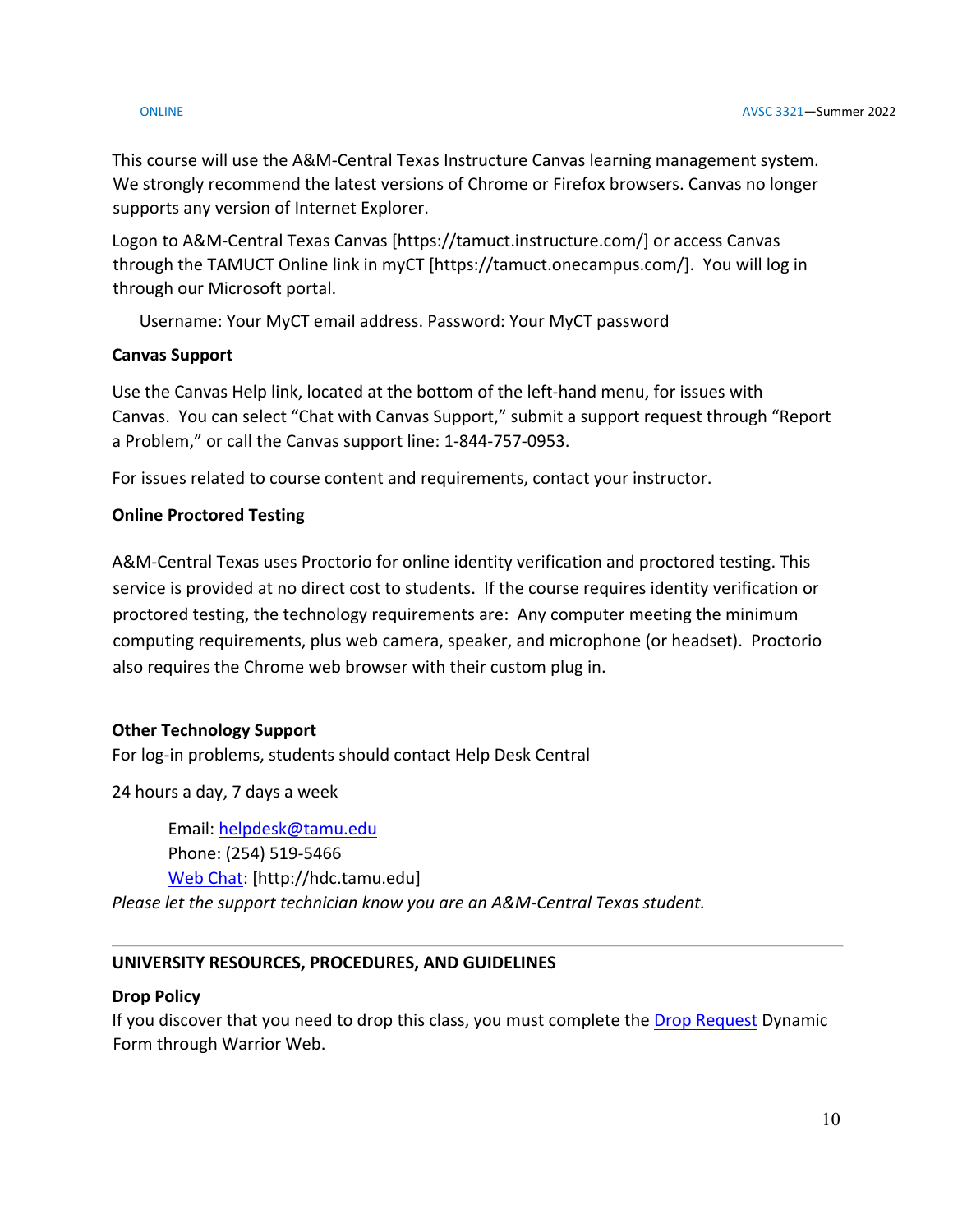[https://dynamicforms.ngwebsolutions.com/casAuthentication.ashx?InstID=eaed95b9-f2be-45f3-a37d-

46928168bc10&targetUrl=https%3A%2F%2Fdynamicforms.ngwebsolutions.com%2FSubmit%2F Form%2FStart%2F53b8369e-0502-4f36-be43-f02a4202f612].

Faculty cannot drop students; this is always the responsibility of the student. The Registrar's Office will provide a deadline on the Academic Calendar for which the form must be completed. Once you submit the completed form to the Registrar's Office, you must go into Warrior Web and confirm that you are no longer enrolled. If you still show as enrolled, FOLLOW-UP with the Registrar's Office immediately. You are to attend class until the procedure is complete to avoid penalty for absence. Should you miss the drop deadline or fail to follow the procedure, you will receive an F in the course, which may affect your financial aid and/or VA educational benefits.

# **Academic Integrity**

Texas A&M University -Central Texas values the integrity of the academic enterprise and strives for the highest standards of academic conduct. A&M-Central Texas expects its students, faculty, and staff to support the adherence to high standards of personal and scholarly conduct to preserve the honor and integrity of the creative community. Academic integrity is defined as a commitment to honesty, trust, fairness, respect, and responsibility. Any deviation by students from this expectation may result in a failing grade for the assignment and potentially a failing grade for the course. Academic misconduct is any act that improperly affects a true and honest evaluation of a student's academic performance and includes, but is not limited to, cheating on an examination or other academic work, plagiarism and improper citation of sources, using another student's work, collusion, and the abuse of resource materials. All academic misconduct concerns will be reported to the university's Office of Student Conduct. Ignorance of the university's standards and expectations is never an excuse to act with a lack of integrity. When in doubt on collaboration, citation, or any issue, please contact your instructor before taking a course of action.

For mor[e information regarding the Student Conduct process,](https://www.tamuct.edu/student-affairs/student-conduct.html) [https://www.tamuct.edu/studentaffairs/student-conduct.html].

If you know of potential honor violations by other students, you may [submit a report,](https://cm.maxient.com/reportingform.php?TAMUCentralTexas&layout_id=0) [https://cm.maxient.com/reportingform.php?TAMUCentralTexas&layout\_id=0].

# **Academic Accommodations**

At Texas A&M University-Central Texas, we value an inclusive learning environment where every student has an equal chance to succeed and has the right to a barrier-free education. The Office of Access and Inclusion is responsible for ensuring that students with a disability receive equal access to the university's programs, services and activities. If you believe you have a disability requiring reasonable accommodations please contact the Office of Access and Inclusion, WH-212; or call (254) 501-5836. Any information you provide is private and confidential and will be treated as such.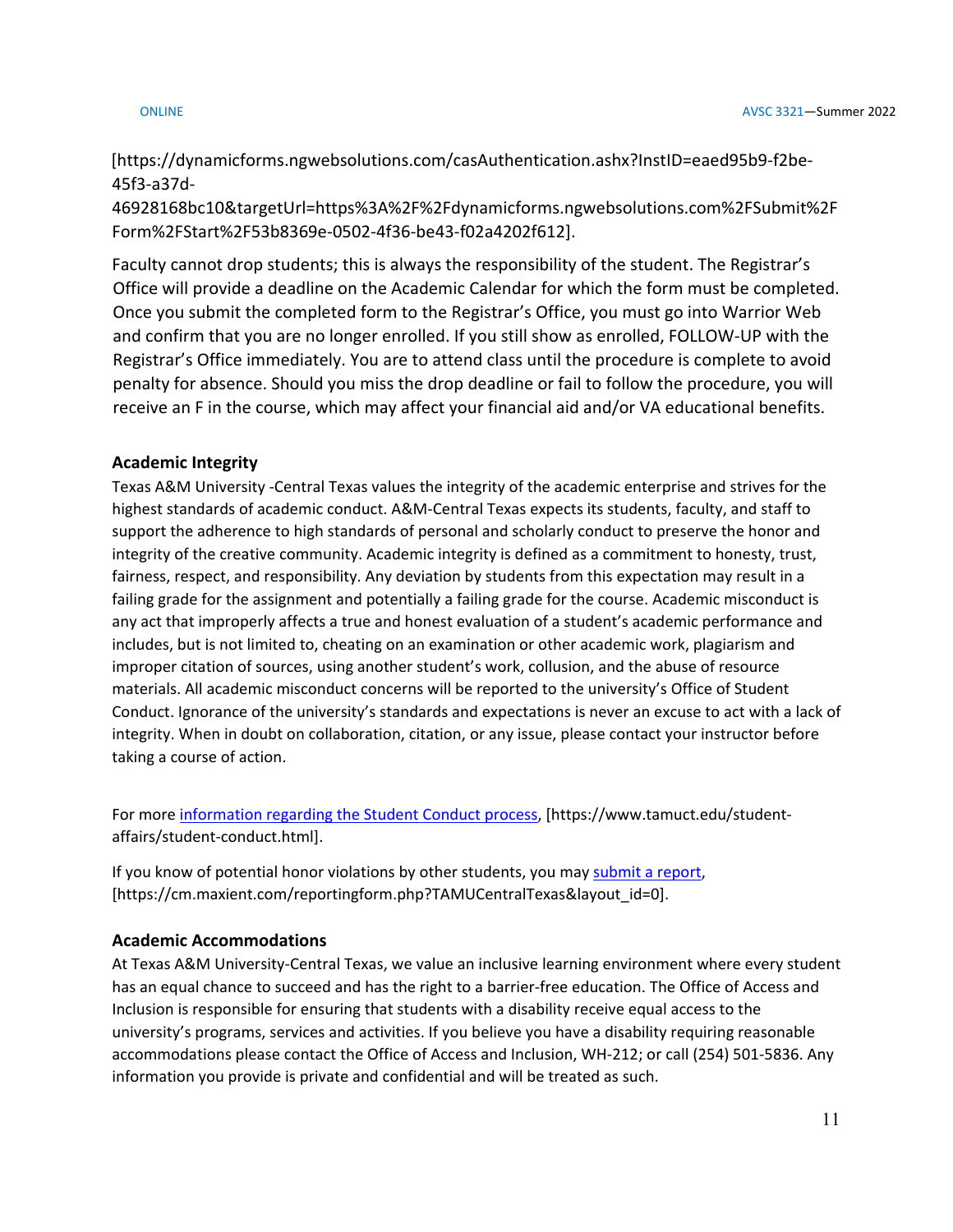For more information please visit our [Access & Inclusion](https://tamuct.instructure.com/courses/717) Canvas page (log-in required) [https://tamuct.instructure.com/courses/717]

### **Important information for Pregnant and/or Parenting Students**

Texas A&M University-Central Texas supports students who are pregnant and/or parenting. In accordance with requirements of Title IX and related guidance from US Department of Education's Office of Civil Rights, the Dean of Student Affairs' Office can assist students who are pregnant and/or parenting in seeking accommodations related to pregnancy and/or parenting. Students should seek out assistance as early in the pregnancy as possible. For more information, please visi[t Student Affairs](https://www.tamuct.edu/student-affairs/index.html) [https://www.tamuct.edu/student-affairs/index.html]. Students may also contact the institution's Title IX Coordinator. If you would like to read more about these [requirements and guidelines](http://www2.ed.gov/about/offices/list/ocr/docs/pregnancy.pdf) online, please visit the website [http://www2.ed.gov/about/offices/list/ocr/docs/pregnancy.pdf].

Title IX of the Education Amendments Act of 1972 prohibits discrimination on the basis of sex and gender–including pregnancy, parenting, and all related conditions. A&M-Central Texas is able to provide flexible and individualized reasonable accommodation to pregnant and parenting students. All pregnant and parenting students should contact the Associate Dean in the Division of Student Affairs at (254) 501- 5909 to seek out assistance. Students may also contact the University's Title IX Coordinator.

### **Tutoring**

Tutoring is available to all A&M-Central Texas students, on a remote online basis. Visit the Academic Support Community in Canvas to view schedules and contact information. Subjects tutored on campus include Accounting, Advanced Math, Biology, Finance, Statistics, Mathematics, and Study Skills. Student success coaching is available online upon request.

To schedule tutoring sessions and view tutor availability, please visit [Tutor Matching Services](https://tutormatchingservice.com/TAMUCT) (Links to an [external](https://tutormatchingservice.com/TAMUCT) site.) [https://tutormatchingservice.com/TAMUCT] or visit the Tutoring Center in 111 Warrior Hall.

Chat live with a tutor 24/7 for almost any subject from on your computer! Tutor.com is an online tutoring platform that enables A&M-Central Texas students to log in and receive online tutoring support at no additional cost. This tool provides tutoring in over 40 subject areas except writing support. Access Tutor.com through Canvas.

# **University Writing Center**

University Writing Center: Located in Warrior Hall 416, the University Writing Center (UWC) at Texas A&M University–Central Texas (A&M–Central Texas) is a free service open to all A&M– Central Texas students. For the Fall 2021 semester, the hours of operation are from 10:00 a.m.- 5:00 p.m. Monday thru Thursday in Warrior Hall 416 (with online tutoring available every hour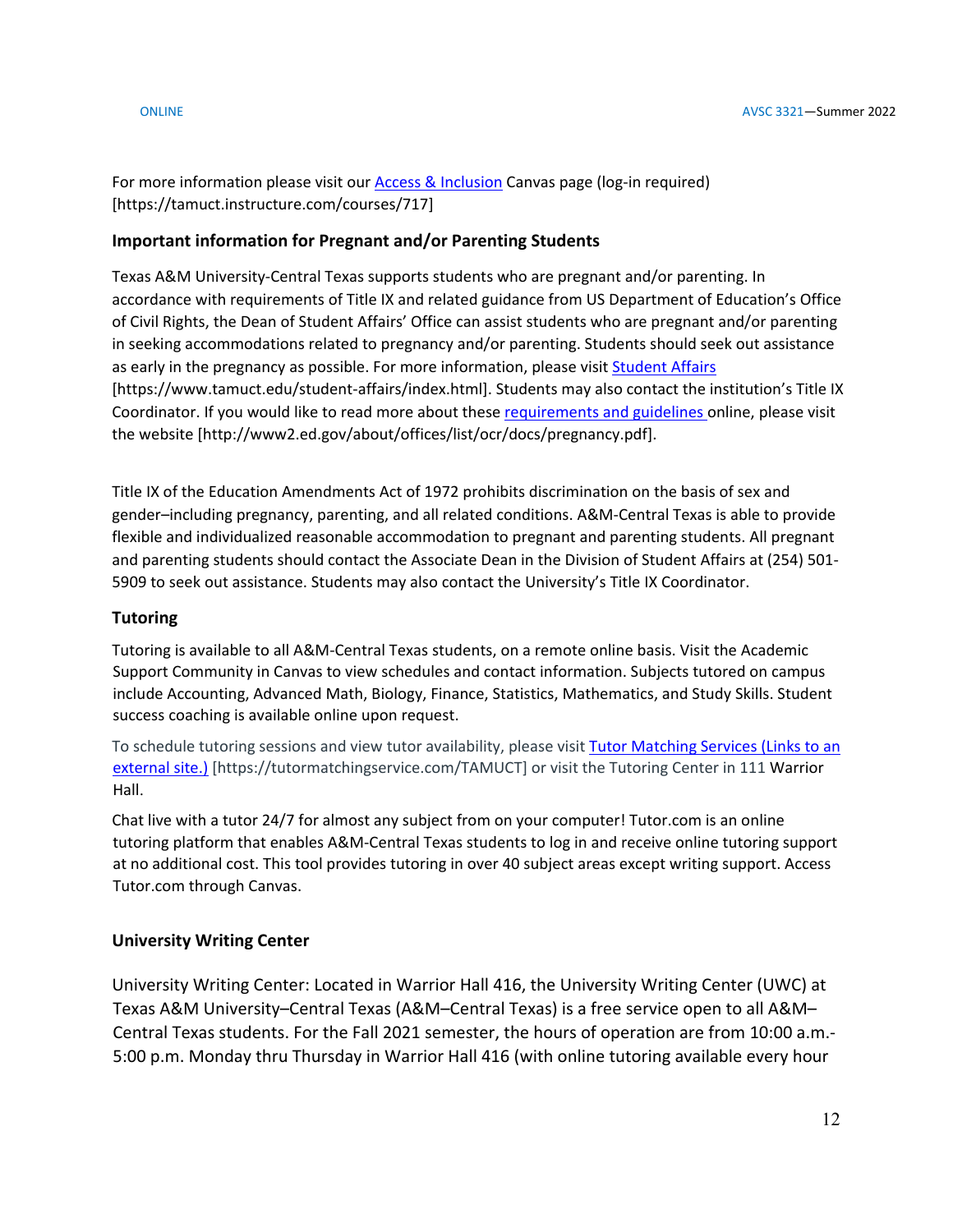as well) with satellite hours available online only Monday thru Thursday from 6:00-9:00 p.m. and Saturday 12:00-3:00 p.m.

Tutors are prepared to help writers of all levels and abilities at any stage of the writing process. While tutors will not write, edit, or grade papers, they will assist students in developing more effective composing practices. By providing a practice audience for students' ideas and writing, our tutors highlight the ways in which they read and interpret students' texts, offering guidance and support throughout the various stages of the writing process. In addition, students may work independently in the UWC by checking out a laptop that runs the Microsoft Office suite and connects to WIFI, or by consulting our resources on writing, including all of the relevant style guides. Whether you need help brainstorming ideas, organizing an essay, proofreading, understanding proper citation practices, or just want a quiet place to work, the UWC is here to help!

Students may arrange a one-to-one session with a trained and experienced writing tutor by making an appointment via WCOnline at https://tamuct.mywconline.com/. In addition, you can email Dr. Bruce Bowles Jr. at bruce.bowles@tamuct.edu if you have any questions about the UWC, need any assistance with scheduling, or would like to schedule a recurring appointment with your favorite tutor by making an appointment via WCOnline at https://tamuct.mywconline.com/. In addition, you can email Dr. Bruce Bowles Jr. at bruce.bowles@tamuct.edu if you have any questions about the UWC, need any assistance with scheduling, or would like to schedule a recurring appointment with your favorite tutor.

# **University Library**

The University Library provides many services in support of research across campus and at a distance. We offer over 200 electronic databases containing approximately 250,000 eBooks and 82,000 journals, in addition to the 85,000 items in our print collection, which can be mailed to students who live more than 50 miles from campus. Research guides for each subject taught at A&M-Central Texas are available through our website to help students navigate these resources. On campus, the library offers technology including cameras, laptops, microphones, webcams, and digital sound recorders.

Research assistance from a librarian is also available 24 hours a day through our online chat service, and at the reference desk when the library is open. Research sessions can be scheduled for more comprehensive assistance, and may take place on Skype or in-person at the library. Assistance may cover many topics, including how to find articles in peer-reviewed journals, how to cite resources, and how to piece together research for written assignments.

Our 27,000-square-foot facility on the A&M-Central Texas main campus includes student lounges, private study rooms, group work spaces, computer labs, family areas suitable for all ages, and many other features. Services such as interlibrary loan, TexShare, binding, and laminating are available. The library frequently offers workshops, tours, readings, and other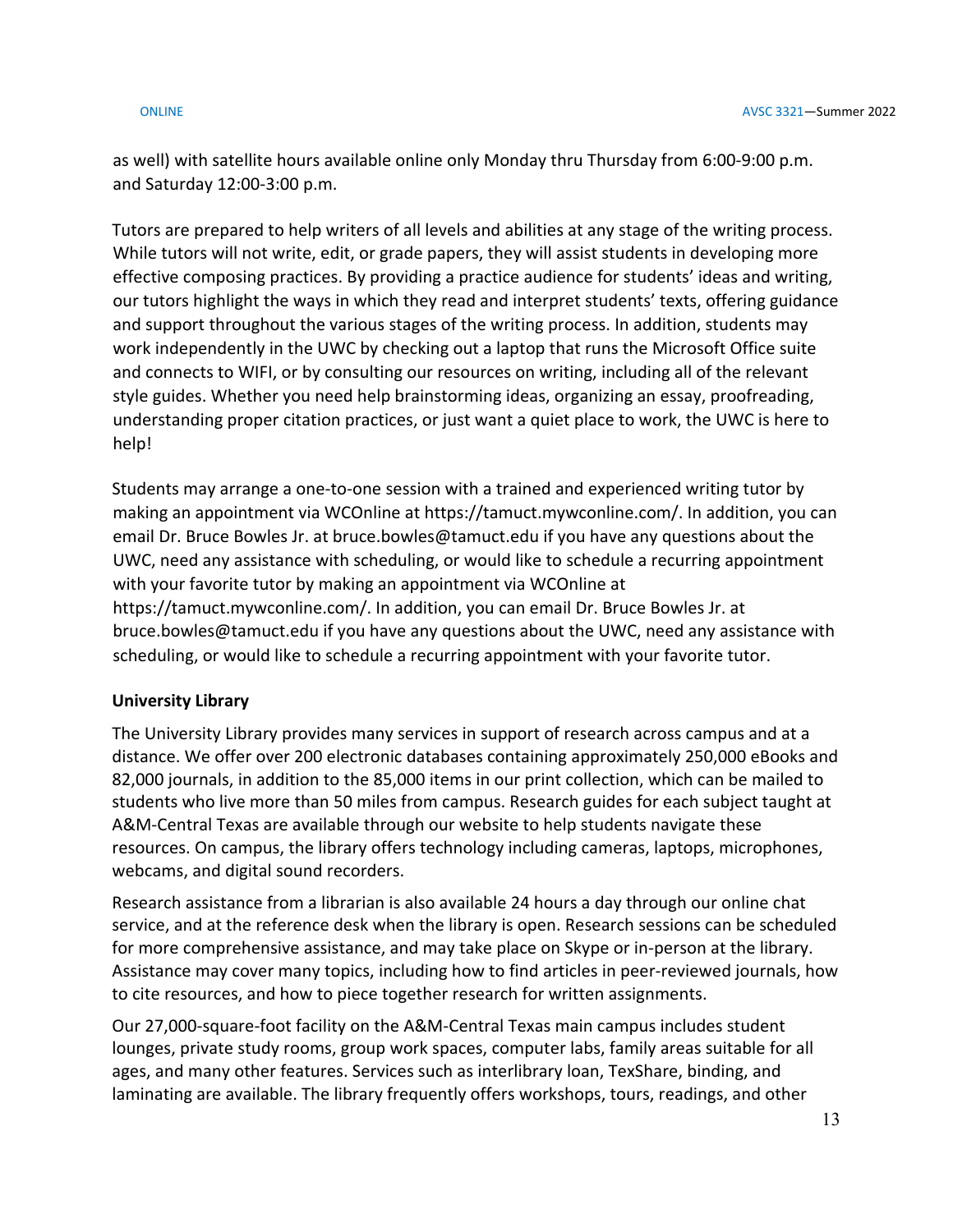events. For more information, please visit our [Library](https://tamuct.libguides.com/index) [website](https://tamuct.libguides.com/index) [http://tamuct.libguides.com/index].

### **OPTIONAL POLICY STATEMENTS**

### **A Note about Sexual Violence at A&M-Central Texas:**

Sexual violence is a serious safety, social justice, and public health issue. The university offers support for anyone struggling with these issues. University faculty are mandated reporters, so if someone discloses that they were sexually assaulted (or a victim of Domestic/Dating Violence or Stalking) while a student at TAMUCT, faculty members are required to inform the Title IX Office. If you want to discuss any of these issues confidentially, you can do so through Student Counseling (254-501-5955) located on the second floor of Warrior Hall (207L).

Sexual violence can occur on our campus because predators often feel emboldened, and victims often feel silenced or shamed. It is incumbent on ALL of us to find ways to actively create environments that tell predators we don't agree with their behaviors and tell survivors we will support them. Your actions matter. Don't be a bystander; be an agent of change. For additional information on campus policy and resources visit the [Title IX webpage](https://www.tamuct.edu/departments/compliance/titleix.php) [https://www.tamuct.edu/departments/compliance/titleix.php].

### **Behavioral Intervention**

Texas A&M University-Central Texas cares about the safety, health, and well-being of its students, faculty, staff, and community. If you are aware of individuals for whom you have a concern, who are exhibiting behaviors that pose a threat to safety, or individuals causing a significant disruption to our community, please make a referral to the Behavioral Intervention Team. You can complete the [referral](https://cm.maxient.com/reportingform.php?TAMUCentralTexas&layout_id=2) online [https://cm.maxient.com/reportingform.php?TAMUCentralTexas&layout\_id=2].

Anonymous referrals are accepted. Please see th[e Behavioral Intervention Team](https://www.tamuct.edu/student-affairs/bat.html) website for more information [https://www.tamuct.edu/student-affairs/bat.html]. If a person's behavior poses an imminent threat to you or another, contact 911 or A&M-Central Texas University Police at 254-501-5805.

### **INSTRUCTOR POLICIES**

Life happens. As such, if a student realizes that a posting, quiz or assignment will be late due to unforeseen emergency or special circumstance, please notify the instructor as soon as is practical to assess the impact on the course. The instructor may grant extra time to complete an assignment within the confines of the 16-week course. However, if it becomes apparent that this policy is abused, or that the request was fraudulent, the instructor reserves the right to place an unfavorable grade for incomplete work. Contact the instructor prior to due dates for extension requests.

### **Copyright Notice**

Students should assume that all course material is copyrighted by the respective author(s). Reproduction of course material is prohibited without consent by the author and/or course instructor. Violation of